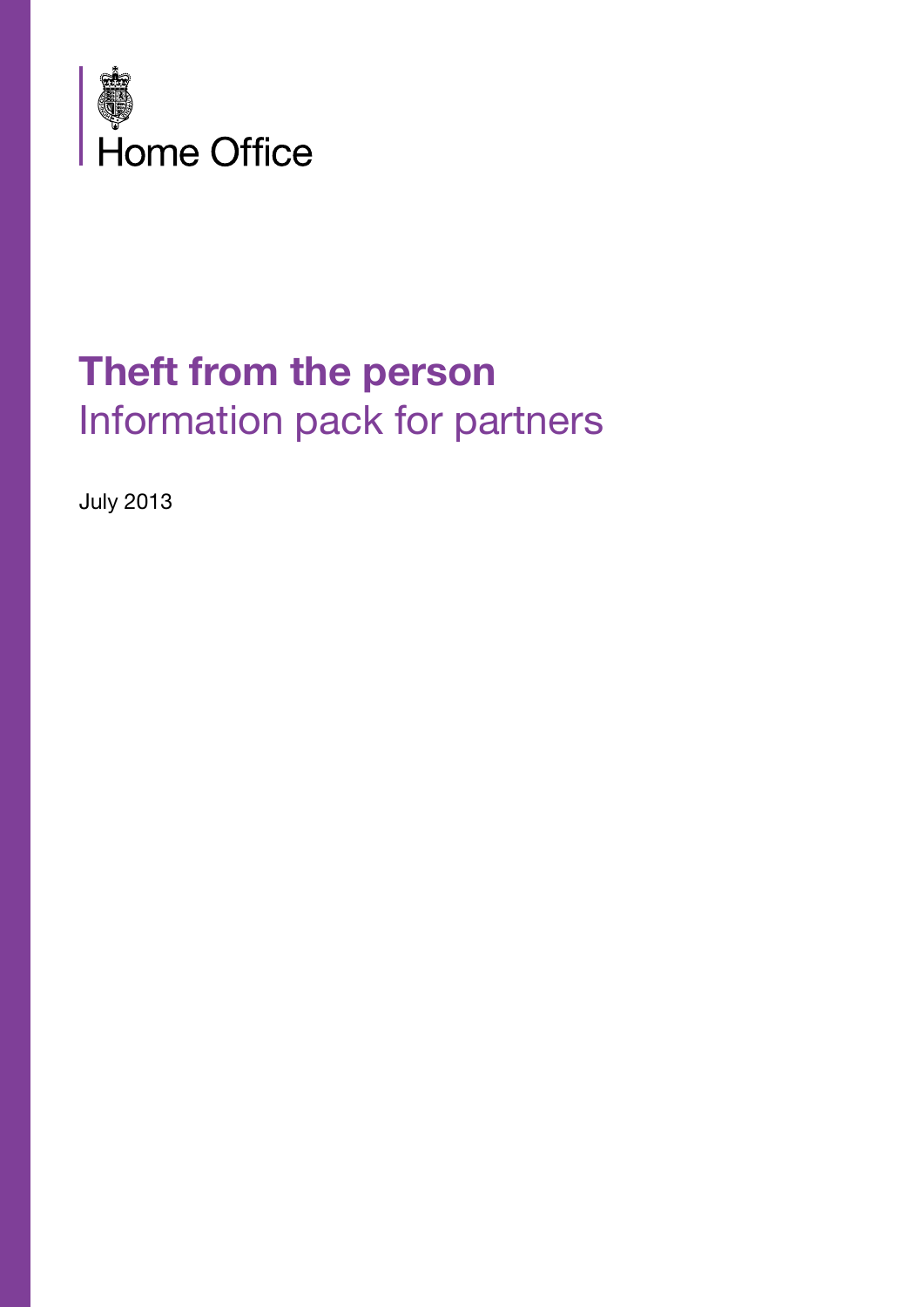# Introduction

To help tailor crime prevention messages to address 'theft from person' (e.g. pickpocketing and snatch theft), the Home Office has asked police forces for their knowledge and experience on this subject to share with other partners. This pack is a collection of information that has been gathered from a range of sources including police forces, key partners and academia. You will find examples of:

- Lessons learnt
- Example messages
- Existing offender prevention campaigns
- Advice for forces to share with businesses on reducing Theft from the Person crime within their establishments

Section 1 of the information pack includes background information on 'theft from the person', including where incidents tend to occur and the profile of 'at risk' groups.

Section 2 offers some lessons learned from previous communication campaigns targeting theft.

Section 3 gives some example messages, focussing on two 'at risk' groups: students and young women.

Section 4 presents details of existing campaigns that are being used by partners across England and Wales, and focuses on offender prevention activity.

Section 5 concludes with messages to businesses on how to reduce 'theft from the person' within their establishments and some external links to more information. The appendix at the end of the pack contains links to further sources of information on personal safety and crime prevention.

More details, including local data on 'theft from the person' offences, can be found on the <Police.uk> website.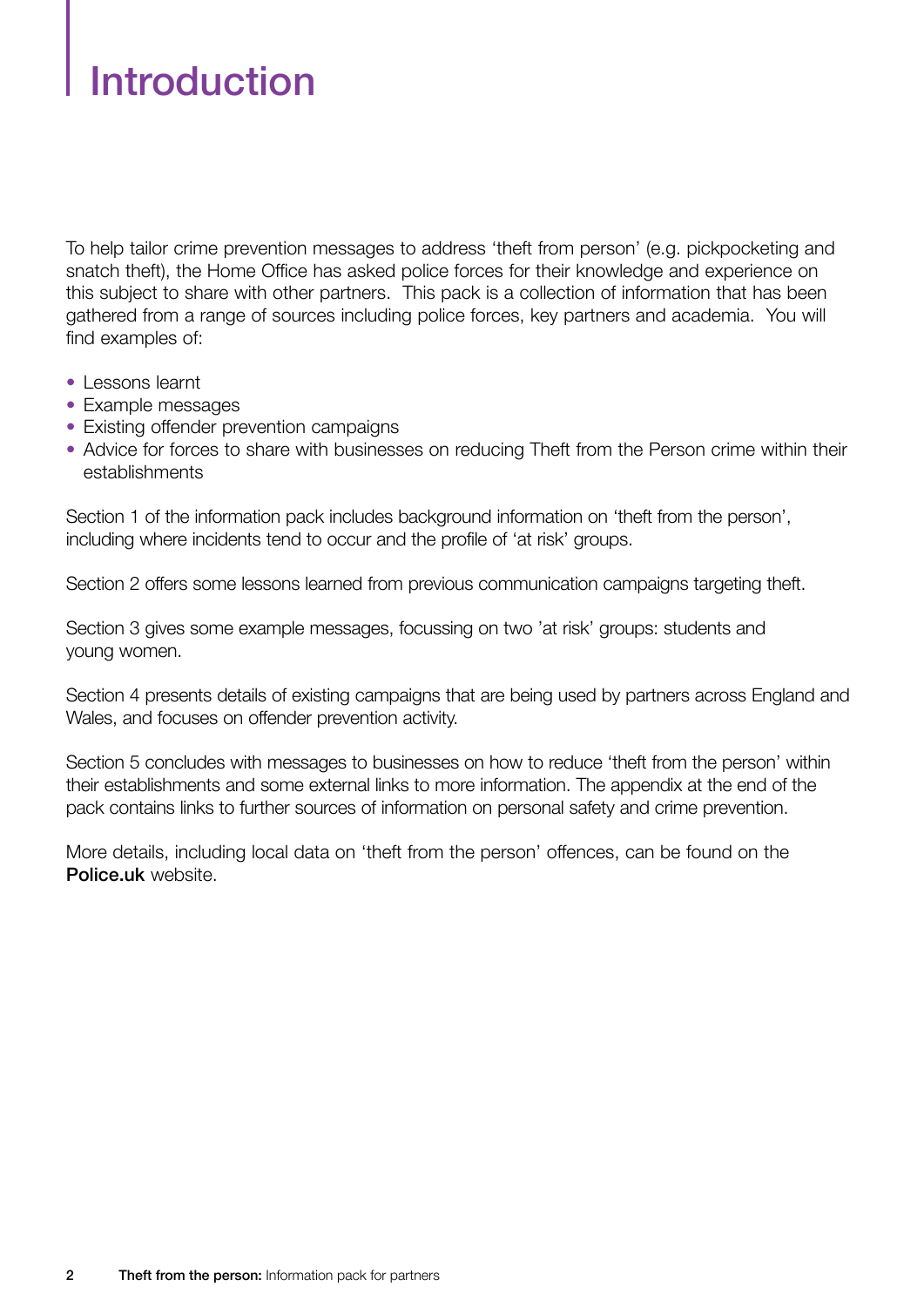### Section 1- Background information on 'theft from the person'

'Theft from person' covers theft (including attempts) of item or items (e.g. handbag, wallet, cash, phone) directly from the victim, but without the use of physical force against the victim, or the threat of it. It broadly breaks down into two types:

- Snatch theft where there may be an element of force involved but this is just enough to snatch the property away – for example taking a bag cleanly from a shoulder; and
- Stealth theft (e.g. pickpocketing) where no force is used and the victim is unaware of the incident.

Stealth theft makes up around 70-80% of theft from the person incidents.

Our two key measures (the Crime Survey in England and Wales and Police Recorded Crime) show that crime, and acquisitive crime in general, has been falling in recent years. However 'theft from the person' is an exception to the overall trend, and rose 8% in 2012, according to the most recent Police Recorded Crime figures. Of those offences 51% occurred in London, with the problem increasingly concentrated in inner city areas.

Based on our analysis of the problem, we believe that:

- Offenders are prepared to travel relatively long distances (up to 17 miles) to hot spot areas to commit 'theft from the person, and, with an average age of 32, they tend to be older than other offenders;
- Two thirds of offences occur during the day. During the week, 'theft from the person' is mainly a mid-afternoon offence, whereas at the weekend it switches to the night–time economy. But much of the recent rise has been seen in the night-time economy, particularly in London;
- Victims tend to be chosen because they are vulnerable for some reason (e.g. being on their own, or distracted, or under the influence of alcohol) rather than because they appear to be wealthy. Women appear to be targeted more than men, particularly those between the ages of 18 and 24;
- Offenders target night time venues. Late night public transport is also a hot spot for 'theft from the person';
- Mobile phones are the most stolen item nationally (25% of victims had their phone stolen);
- London experiences a higher proportion of phone thefts, with British Transport Police data showing that phones account for around 50% of items stolen in Greater London. There are also strong links between rising 'theft from the person' and increased ownership of smart-phones.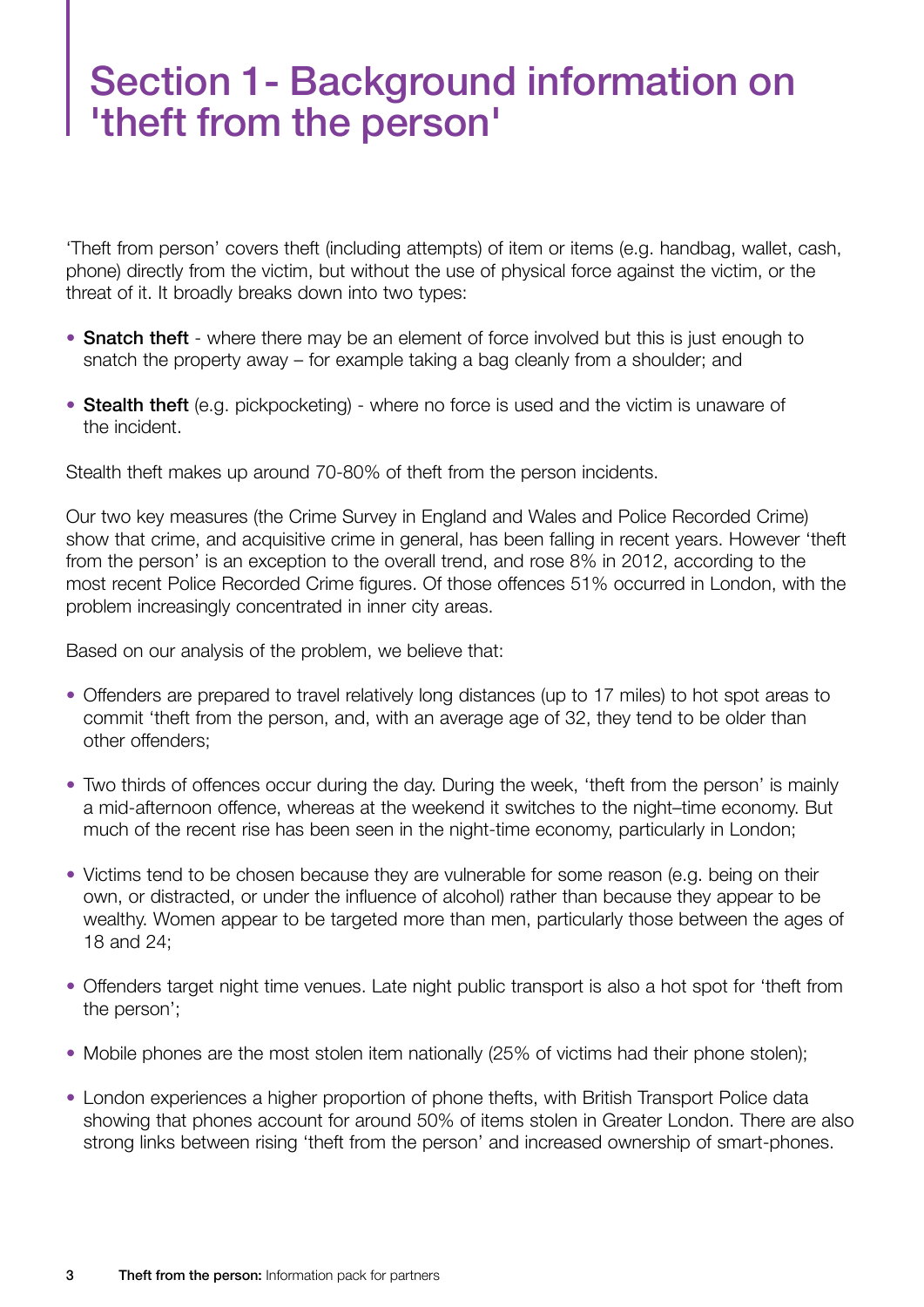# Section 2- Lessons Learnt

The following high level advice has been provided by partners who have had practical experience in delivering communication campaigns aimed at preventing 'theft from the person'. More detailed advice targeted at students and young women out at night is included in the next section:

#### Lessons learnt

- Focusing on a type of possession (e.g. handbag or mobile) in communication campaigns, rather than all possessions, can reduce the potential of raising a general fear of crime unnecessarily.
- Young people are less responsive to "put it away" messages mobiles are meant to be used when out and about. Therefore asking them to be discreet may resonate more.
- Tone of voice and language is particularly sensitive use terms like 'opportunistic robbery' rather than 'violent robbery' to minimise fear of crime.
- Adverts or promotional materials reminding people to keep their valuables hidden or safe at the point of the crime (e.g. in a shop, cafe or pub) have been proven to be effective in reducing 'theft from the person' offences.
- There is some evidence that messages framed around what other people do (e.g. 'most people don't...') – particularly when localised (e.g. 'most people in this area/bar wouldn't...') have been effective in prompting potential victims to take more care.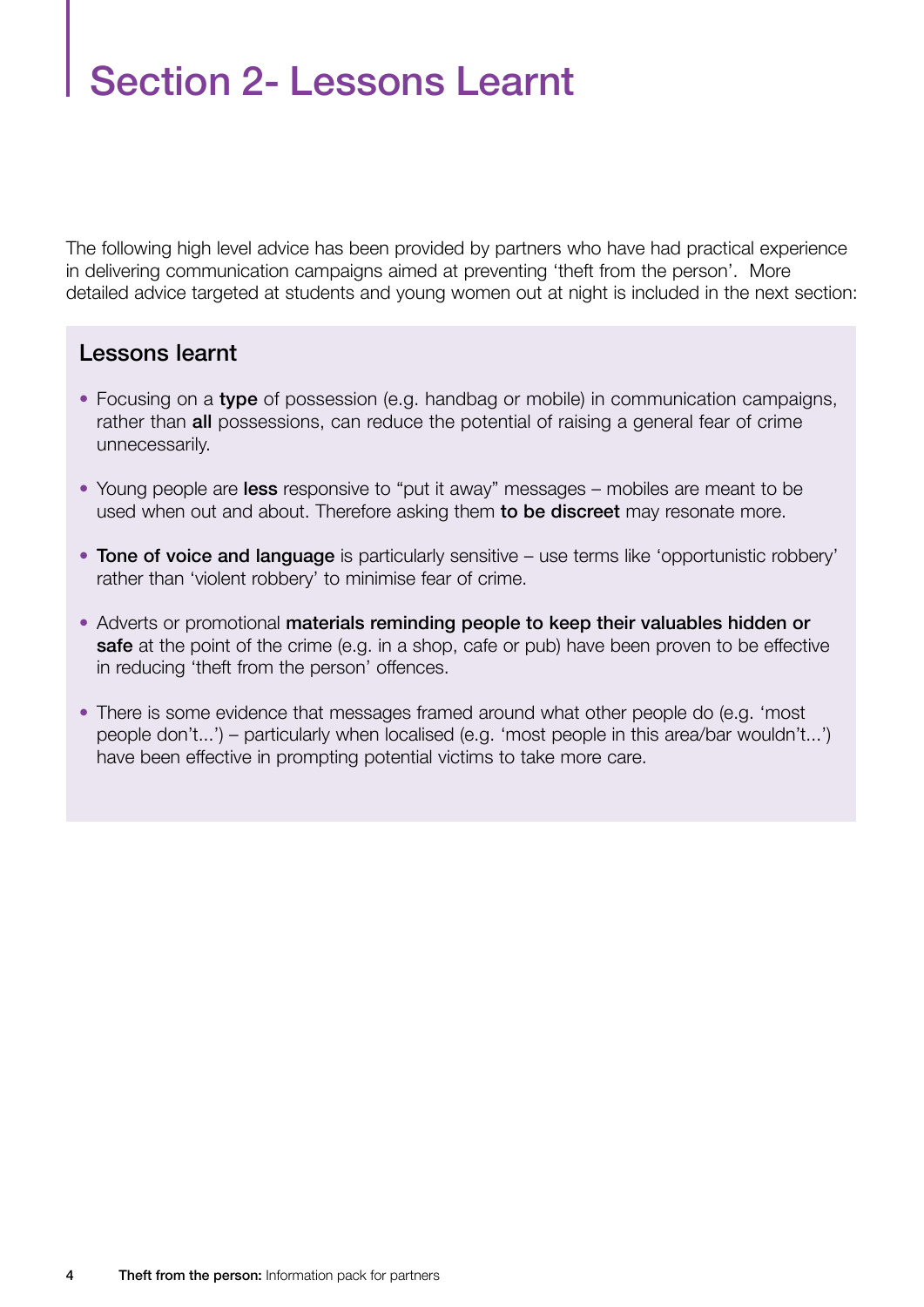# Section 3 - Example messages

The Home Office would appreciate partners' help in delivering crime prevention messages to groups particularly at risk of experiencing 'theft from the person' using your existing channels (e.g. websites, social media, discussion forums, twitter feeds and newsletters) and any opportunity you have to put messages at potential points of crime (e.g. posters, post cards, stickers).

In addition to your existing messages on this subject, you may want to draw on the following example messaging that highlights sensible precautions for two 'at risk' groups: students, and young women aged 18-24 out at night.

#### Theft from the person prevention advice - students

- Be aware local thieves actively target students so:
	- lock doors and windows when leaving the property;
	- keep bags securely fastened and out of view.
- Mark your belongings with a UV pen or other marking system.
- Register your valuables on one of the commercially available asset registers.
- Protect your mobile phone by:
	- Being careful when using it outside train and bus stations as these are popular venues for snatch theft, often by motor cycle;
	- Not advertising it to thieves by keeping it hidden from view (NOT in your back pocket), and keeping public conversations short;
	- Keeping a note of your personal IMEI number (type \*#06# into your phone) so that if your phone is stolen, you can block it being used;
	- Using a security code or PIN;
	- Downloading a phone tracking application;
- Never leave your bag, mobile phone, tablet or laptop unattended in public view (e.g. on the table while you pop to the toilet).
- Avoid talking on your mobile phone or listening to music on headphones whilst walking home at night alone. Be aware of what's going on around you and keep to well-lit, busy areas.
- Be extra careful when using cash machines make sure no one is loitering too close, do not let anyone distract you as you remove your card and cash from the machine and do not count your money in the middle of the street.
- Do not keep all your valuables in one place. Instead place items such as wallets and mobile phones in inside pockets.
- Be alcohol aware and drink responsibly.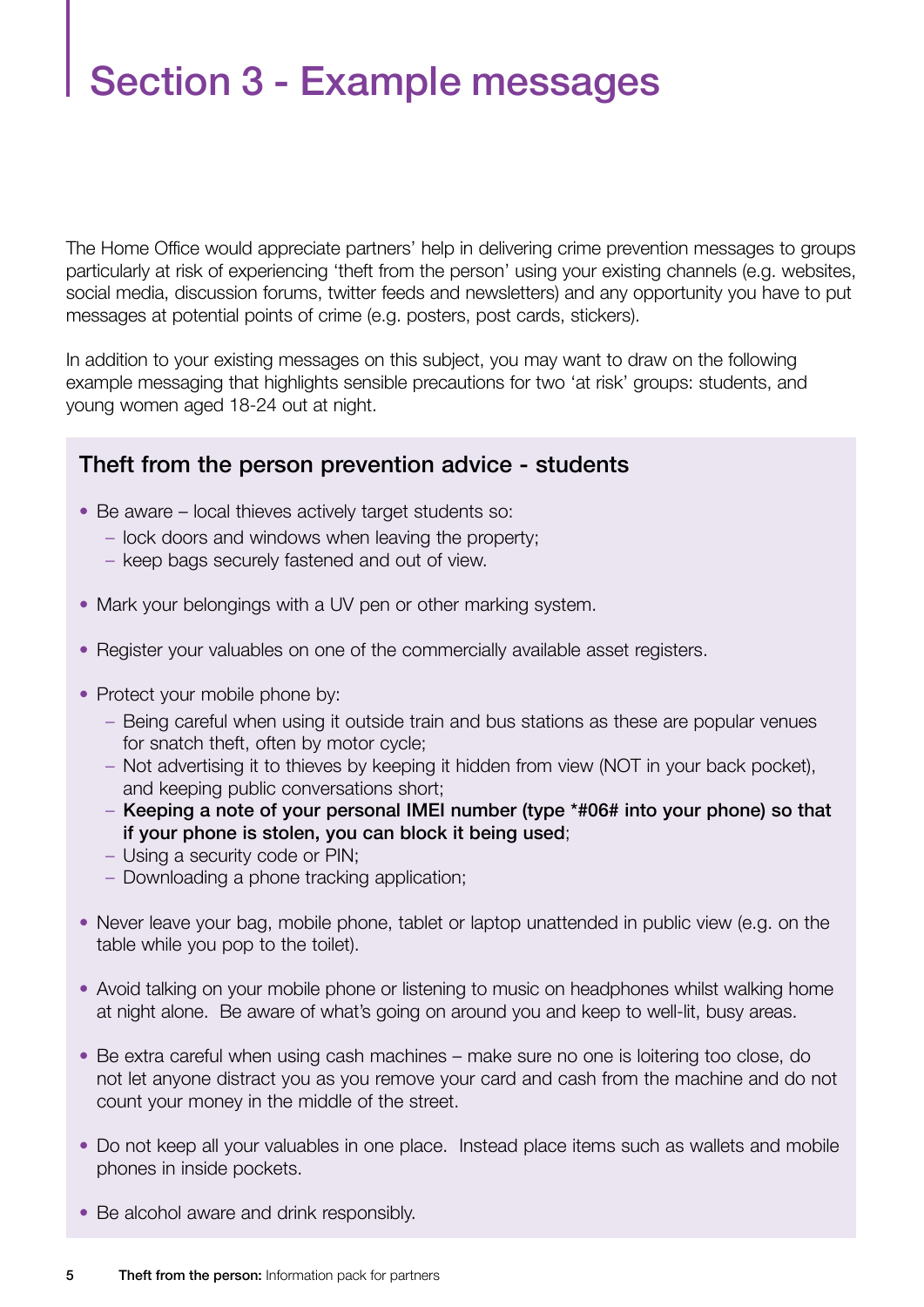# Section 3 - Example messages

#### Theft from the person prevention advice - young women out at night

Be aware – local thieves actively target young people in crowded places so keep bags securely fastened

- Mark your belongings with a UV pen or other marking system.
- Protect your mobile phone by:
	- Being careful using it outside train and bus stations as these are popular venues for snatch theft, often by motor cycle;
	- Not advertising it to thieves by keeping it hidden from view and keeping public conversations short;
	- Keeping a note of your personal IMEI number (dial \*#06# into your phone) so that if your phone is stolen, you can block it being used;
	- Using a security code or PIN;
	- Downloading a phone tracking application;
- Never leave your bag, mobile phone, tablet or valuable items unattended in public view.
- Avoid talking on your mobile phone or listening to music on headphones whilst walking home at night alone. Be aware of what's going on around you and keep to well-lit, busy areas.
- Be extra careful when using cash machines make sure no one is loitering too close and do not count your money in the middle of the street.
- If possible, do not keep all your valuables in one place. Only take out what is necessary when going out at night.
- Be alcohol aware and drink responsibly.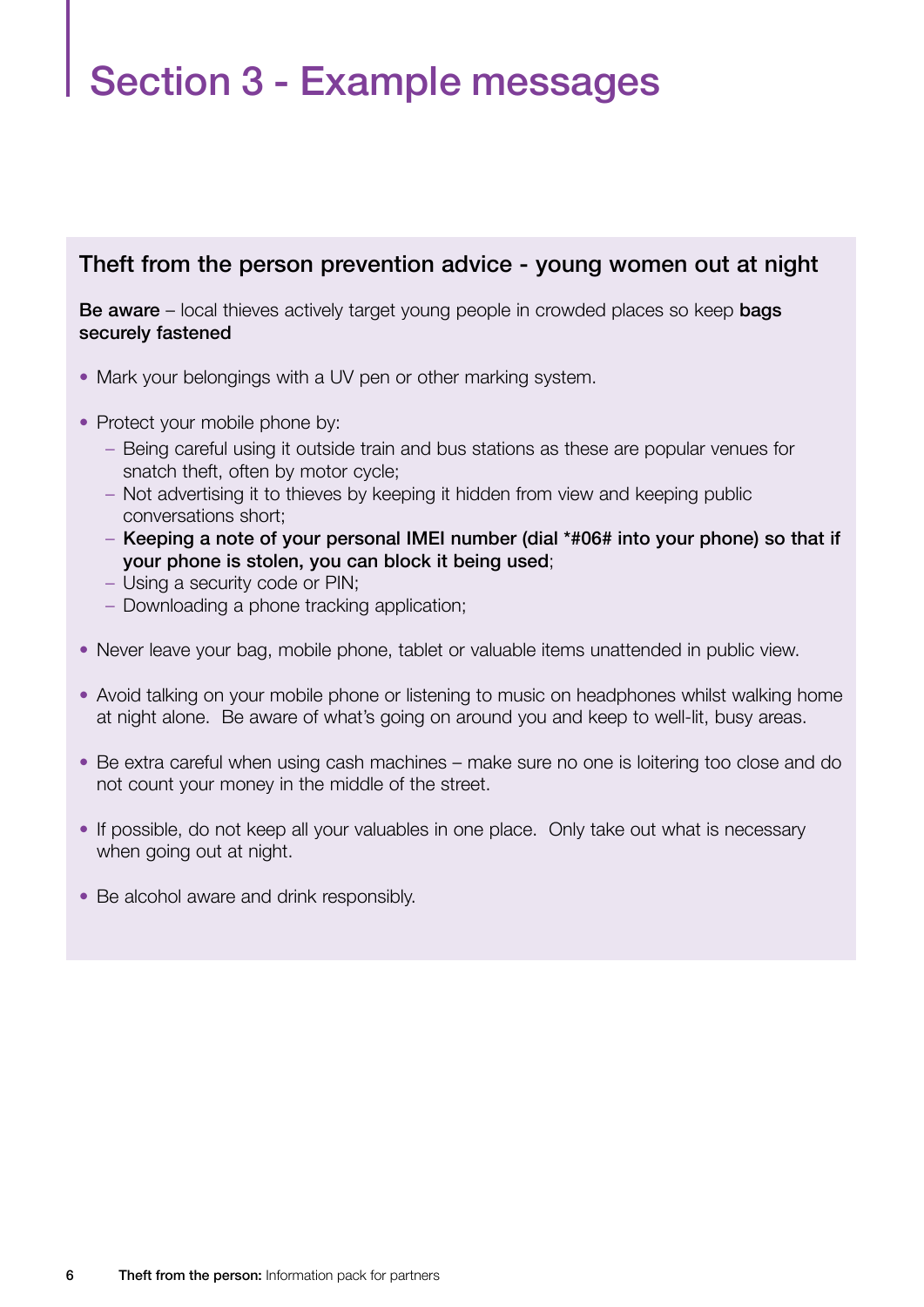## Section 4 - Prevention campaigns aimed at deterring offenders

Cambridgeshire Constabulary have used the following offender prevention campaigns in relation to mobile phone robbery:



An example of The Metropolitan Police Service campaign is below, to find out more about this campaign visit <www.met.police.uk/crimeprevention>

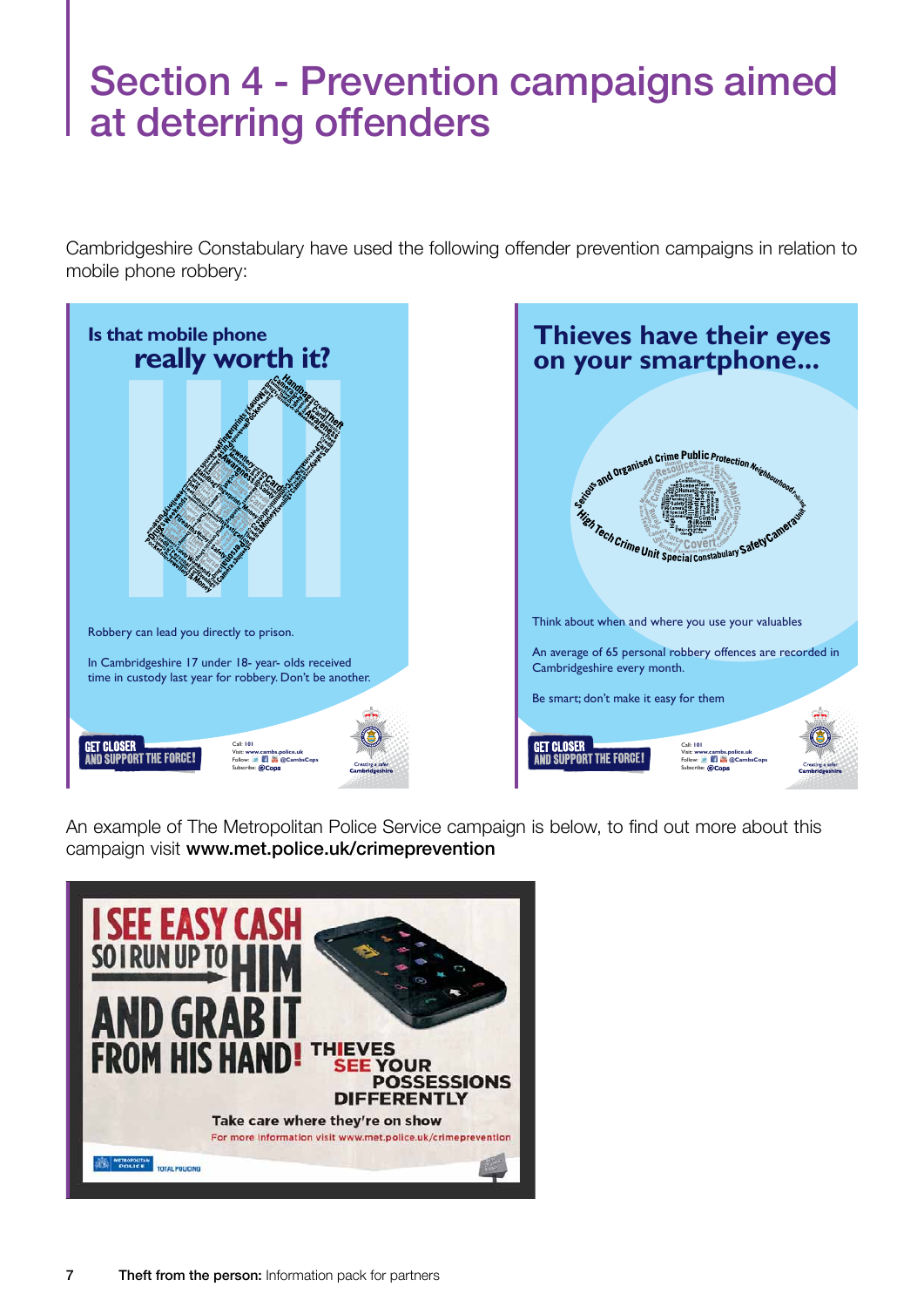Greater Manchester Police have used the following communication campaign material for mobile phone theft:



Other forces have used the following communication campaign imagery as a deterrent to potential offenders.



Areas could also use antisocial behaviour powers to tackle 'theft from the person', either by banning persistent offenders from city centres, or using dispersal powers to move would-be offenders away from hotspots. The Government is currently introducing new legislation on antisocial behaviour, but the current powers remain in place for the interim, and the new measures would still allow the police, councils and others to tackle 'theft from the person'.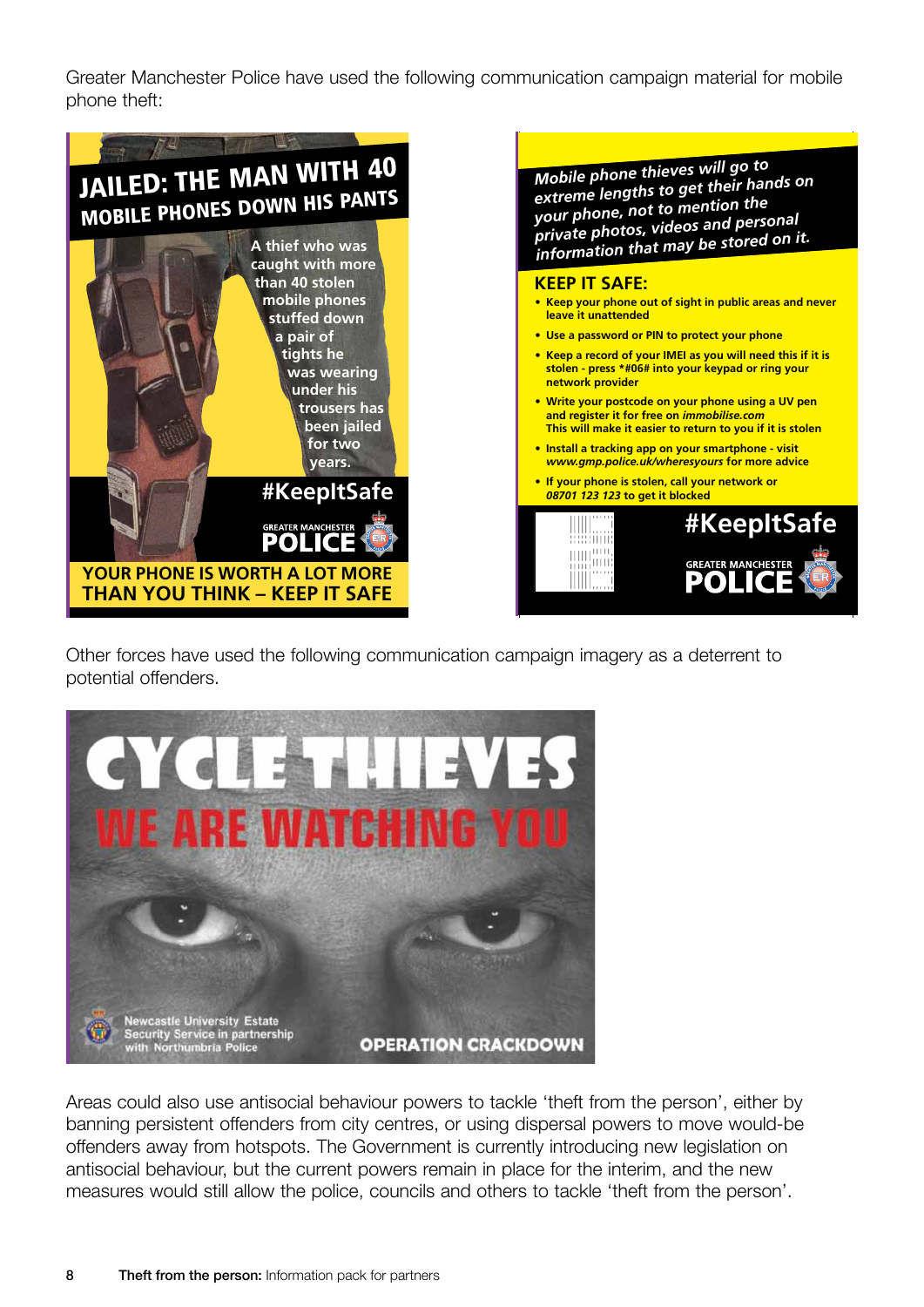### Section 5 – Advice for local businesses to help them reduce Theft from the Person crime within their establishments

This section contains advice that you might like to share with night time entertainment venues' staff and owners, to help them consider how they can reduce Theft from the Person crimes within their establishments.

#### Theft from the person prevention advice - advice for businesses working in the night time economy

- Keep customers informed that their valuables may be at risk if left unattended
- Staff should look out for customers, and could, for example, politely remind people not to leave bags, mobile phones etc unattended;
- Create bag stowage options (e.g. clips that allow customers to store their bags securely under the table, not on the ground);
- Make staff aware that peak times and locations in the establishment could be exploited by thieves, and ask them to be extra vigilant during these times (e.g. watching tables close to the exit).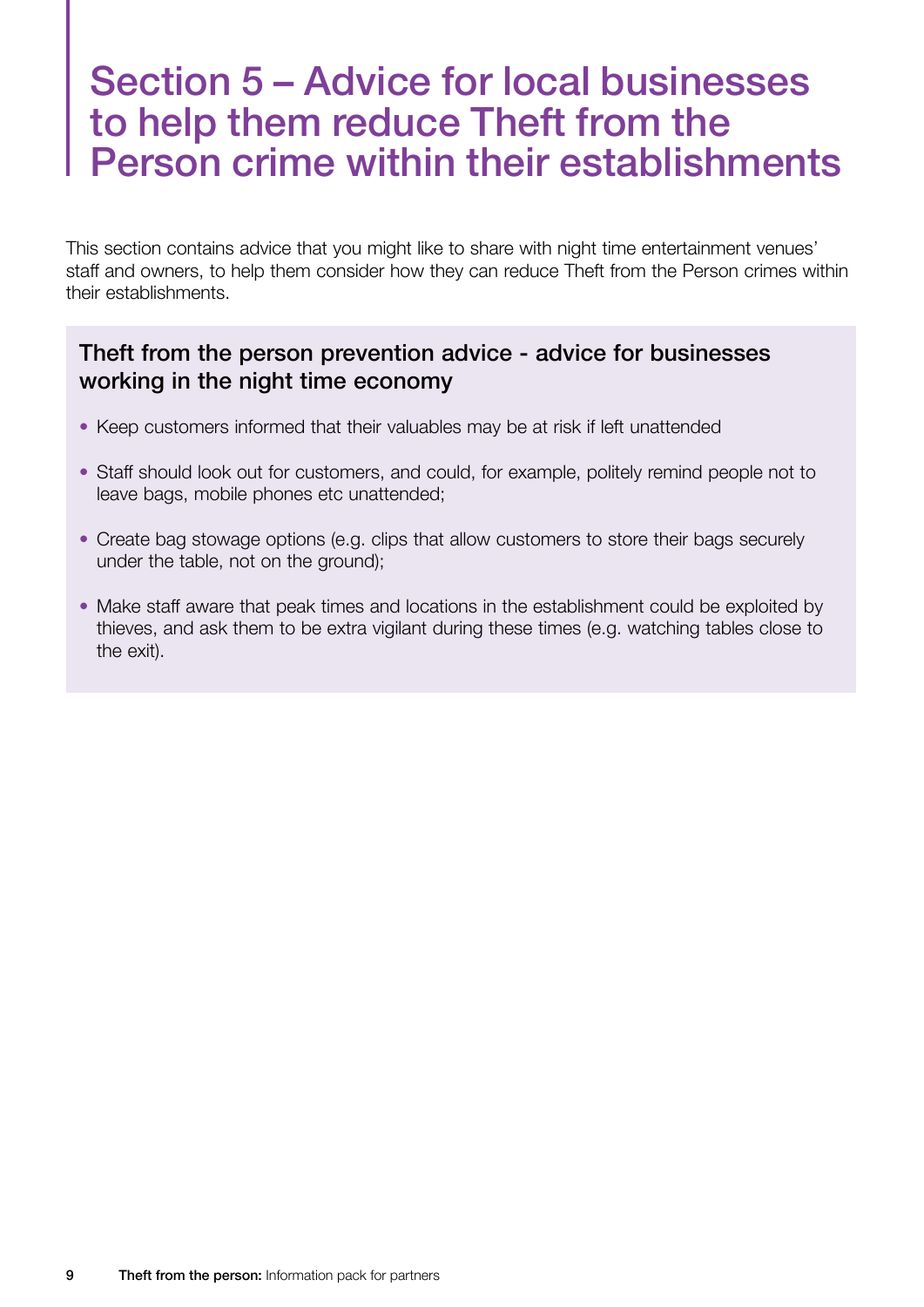### Appendix 1 - Links to further sources of information on personal safety and crime prevention:

[Police.uk](http://www.police.uk/crime-and-justice-advice/protect-yourself/?q)

[National Union of Students](http://www.nus.org.uk/en/advice/student-safety/)

[Crime Stoppers](https://crimestoppers-uk.org/)

[Neighbourhood Watch](http://www.ourwatch.org.uk/safety_advice/personal_safety/)

[National Community Safety Network](http://www.community-safety.net/)

[College of Policing](http://www.college.police.uk/)